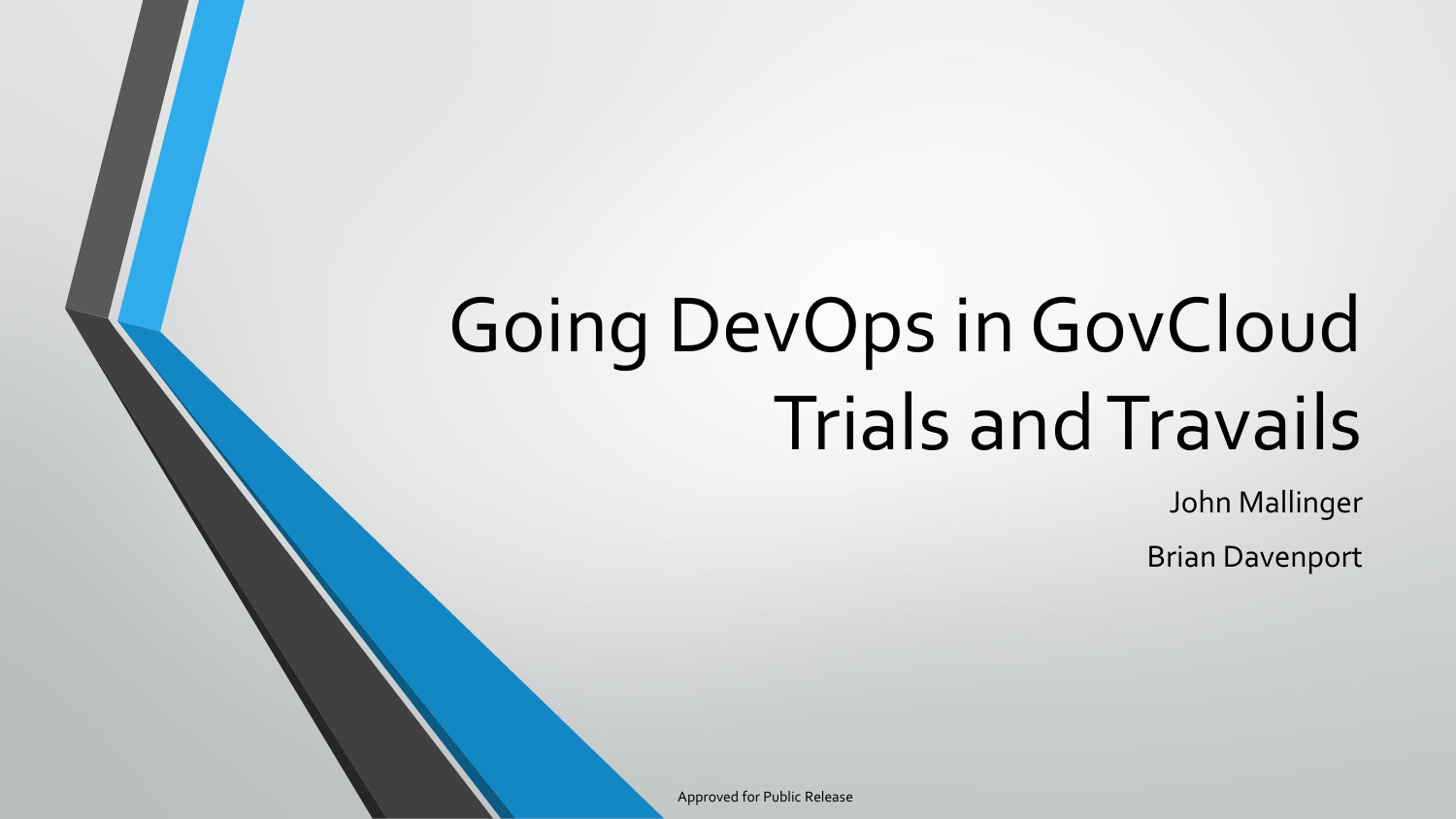# GovCloud 101 – Status and Capabilities

- Commercial Clouds provide regions for Government and DoD Users
- DoD Cloud Computing Security Resource Guide:
	- Impact Level (IL) 1: Public Release
	- Impact Level (IL) 2: Non-Controlled Unclassified Information
	- Impact Level IL) 3: No longer used
	- Impact Level (IL) 4: Controlled Unclassified Information including export controlled, personally identifiable information, or protected health information
	- Impact Level (IL) 5: Controlled Unclassified Information that requires higher level of protection including National Security Systems (NSS)
	- Impact Level (IL) 6: Classified information up to Secret

#### • DoD and Federal Cloud options (Examples):

- AWS GovCloud: IL5
- Microsoft Azure DoD Government Region: Provisional IL5
- IBM SmartCloud: IL5
- Oracle Federal Managed Cloud Services: IL5
- MilCloud 2.0 (DISA): Provisional IL5
- AWS Secret Region: Provisional IL6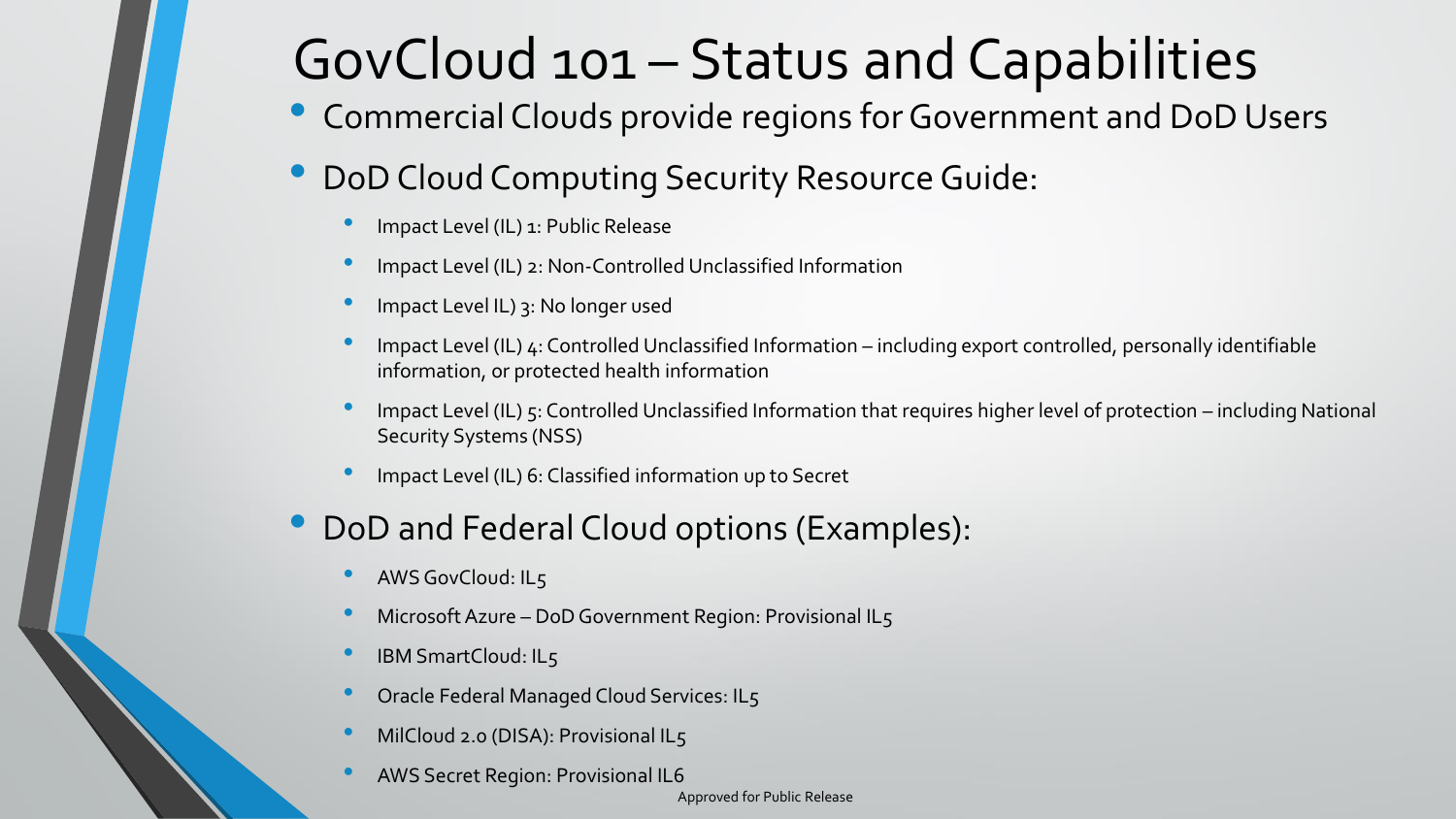# GovCloud for Scalable DevOps

- Cloud Deploy Trades:
	- All Development or I&T Environments only
	- Operational Deployment in a cloud
	- SaaS, IaaS, or PaaS
- Strategies:
	- Local Data Center all development and checkout on-premises
	- Cloud Development users remotely connect to cloud for development and I&T DevOps pipelines
	- Hybrid Development
		- Software Development and Build / Unit Test in data center
		- Scalable software integration environment in cloud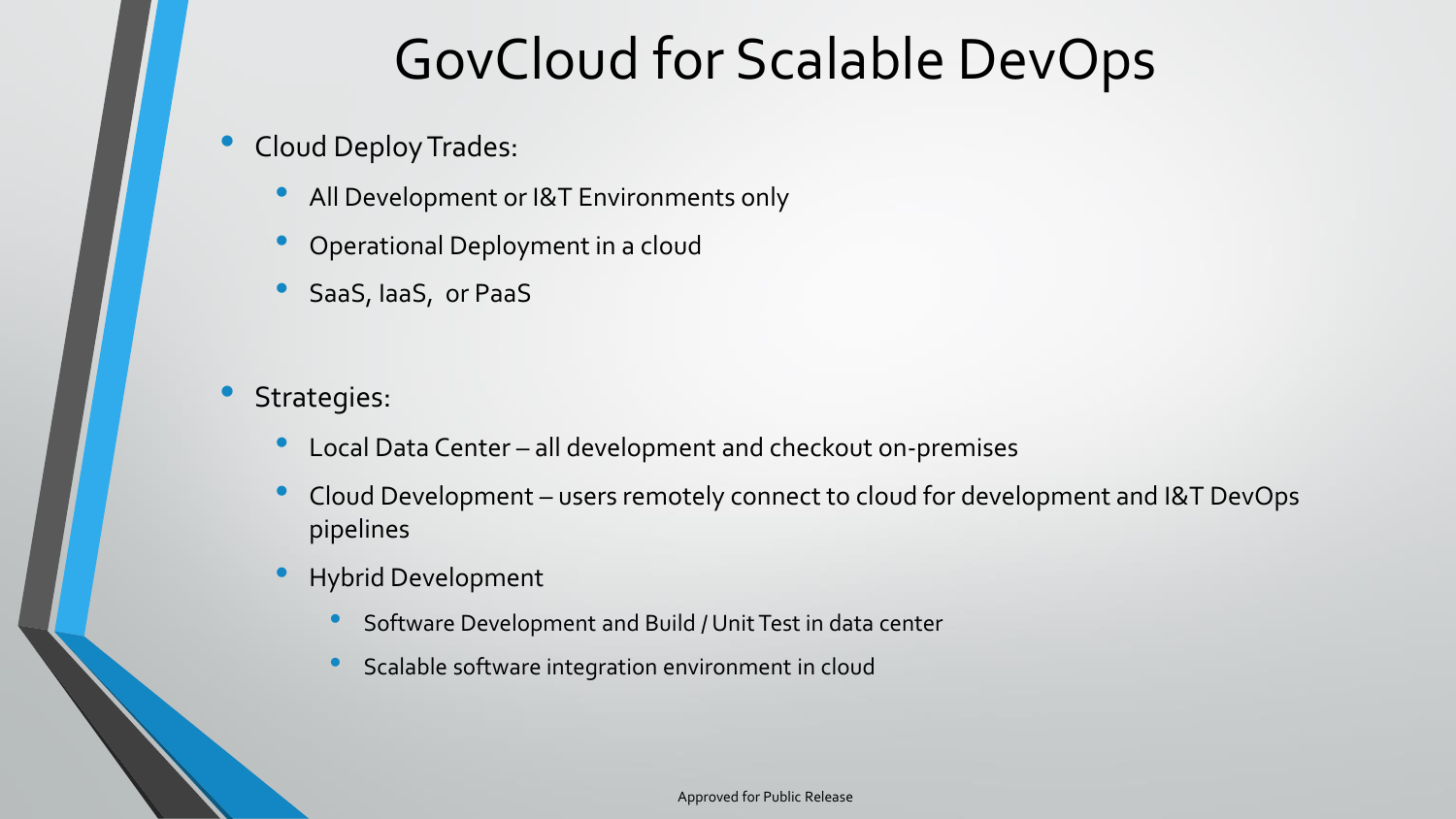# Hybrid Development Summary



- Build and Checkout pipeline runs on developer change commit
	- Development, Build, and Unit Test occur in local environment
	- Deploy and Checkout into software integration sandbox within GovCloud
- GovCloud provides massive on-demand scalability for software integration
	- Instantiate 50+ node environment for each build delivery to run automated checkout
	- Tear down environment after checkout is complete  $(1 4$  hours)
	- Massive parallel pipeline up to 50x environments can run, limited only by licensing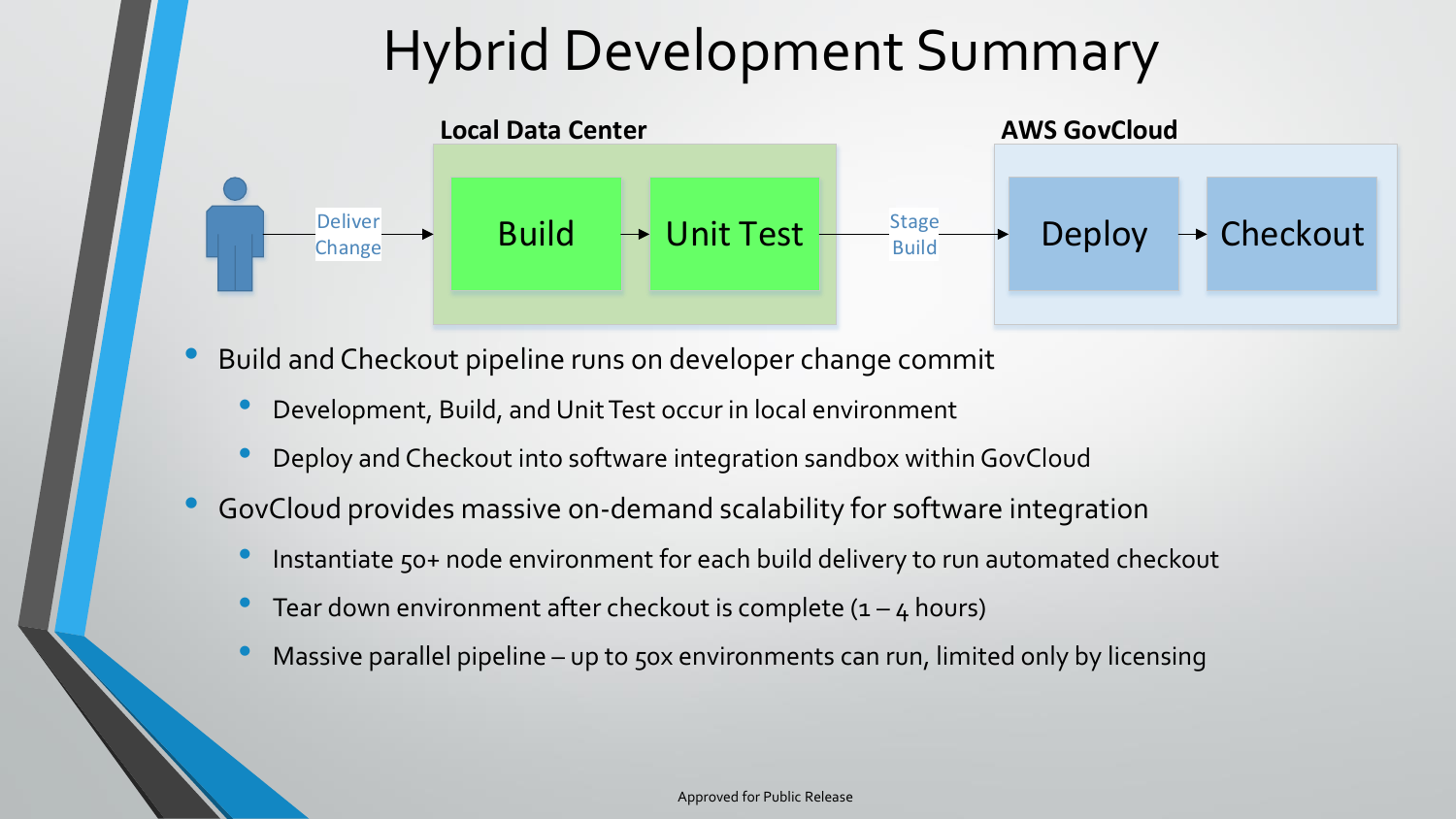# Layered Multiphase Pipeline



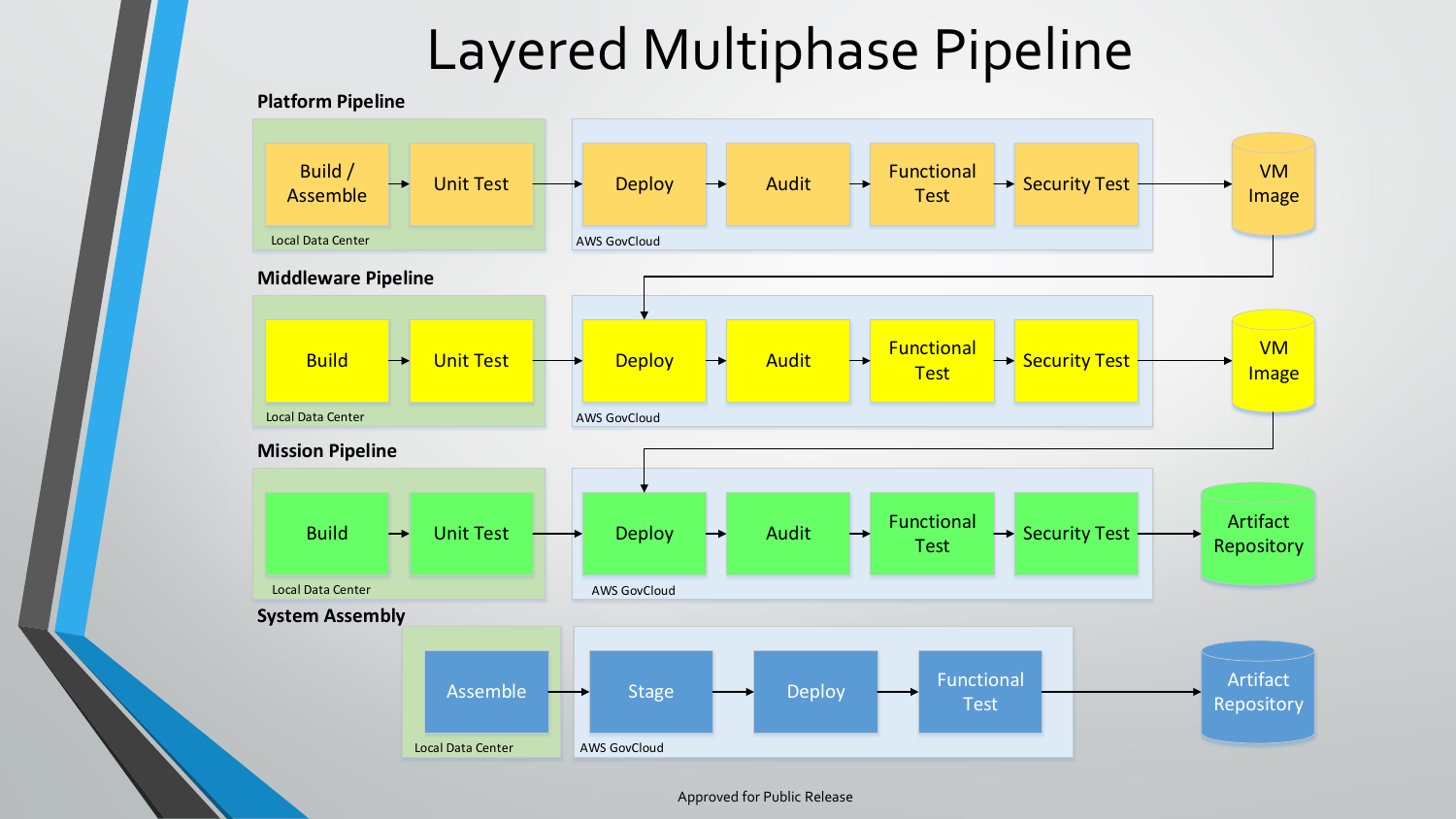### Network Architecture

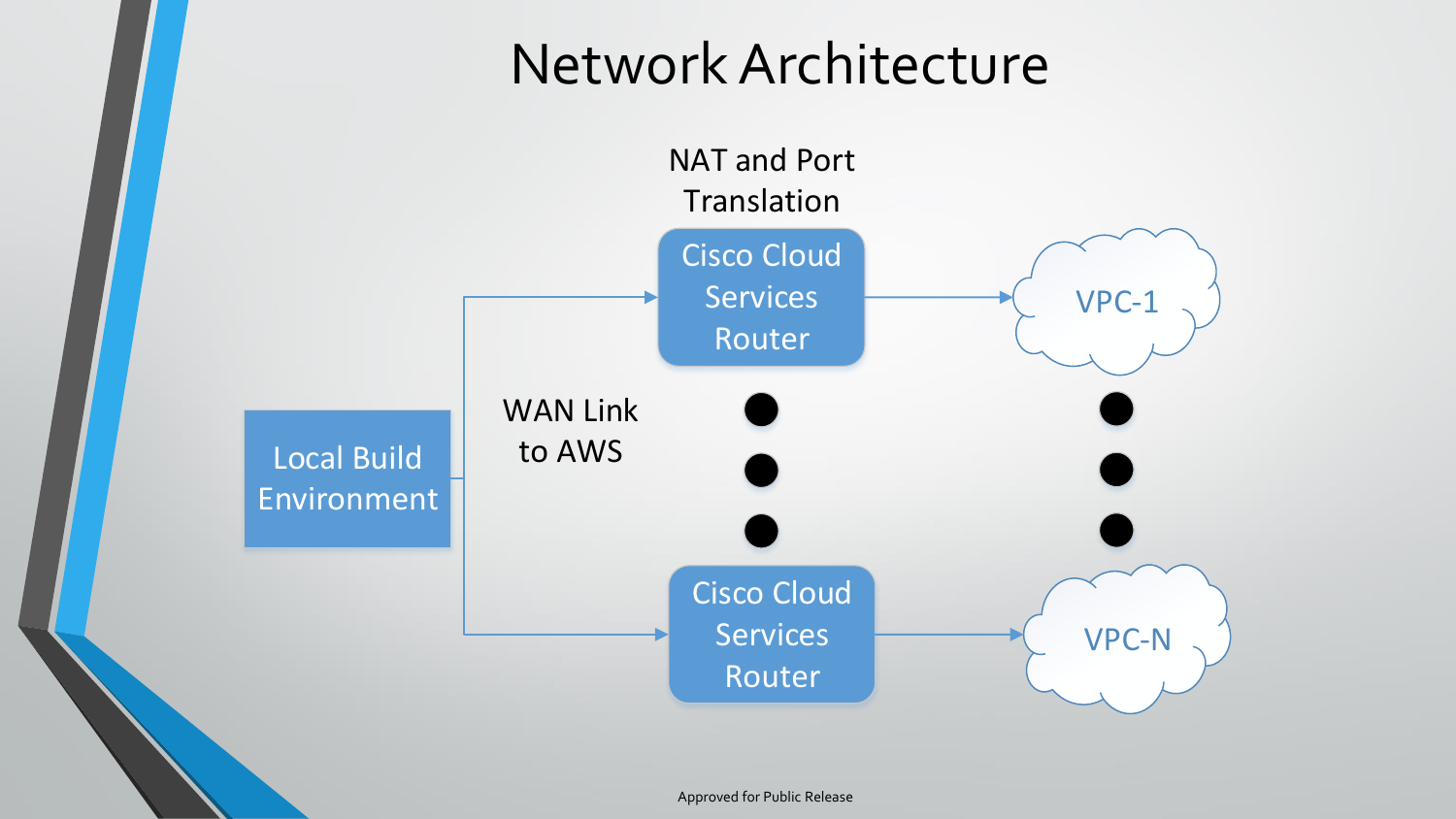# Physical Architecture

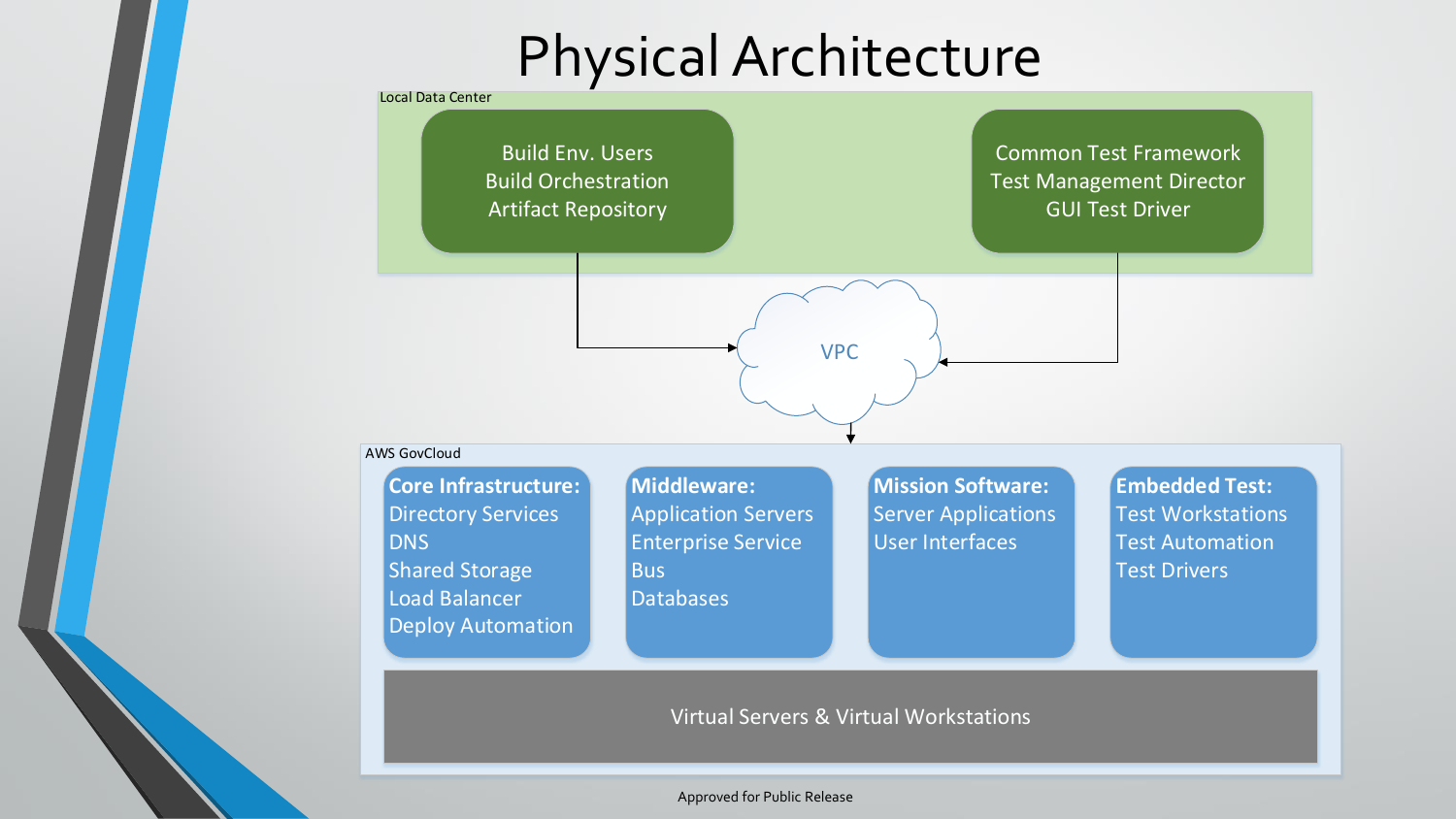# Designing for GovCloud

- Design for virtualization
	- Drives both cost savings and improved performance
	- Utilize larger number of VMs with smaller CPU and memory allocations
- Dynamic management of footprint based on utilization
	- Define core footprint and assess scalability needs and strategy
	- Reserved vs. On-Demand allocations of nodes
- Leverage Cloud-Specific Infrastructure and Design
	- Load balancers, storage arrays, and networks are all very different in the cloud
- Configuration Management in the Cloud
	- Managing and purging AMIs and DevOps Pipeline builds and results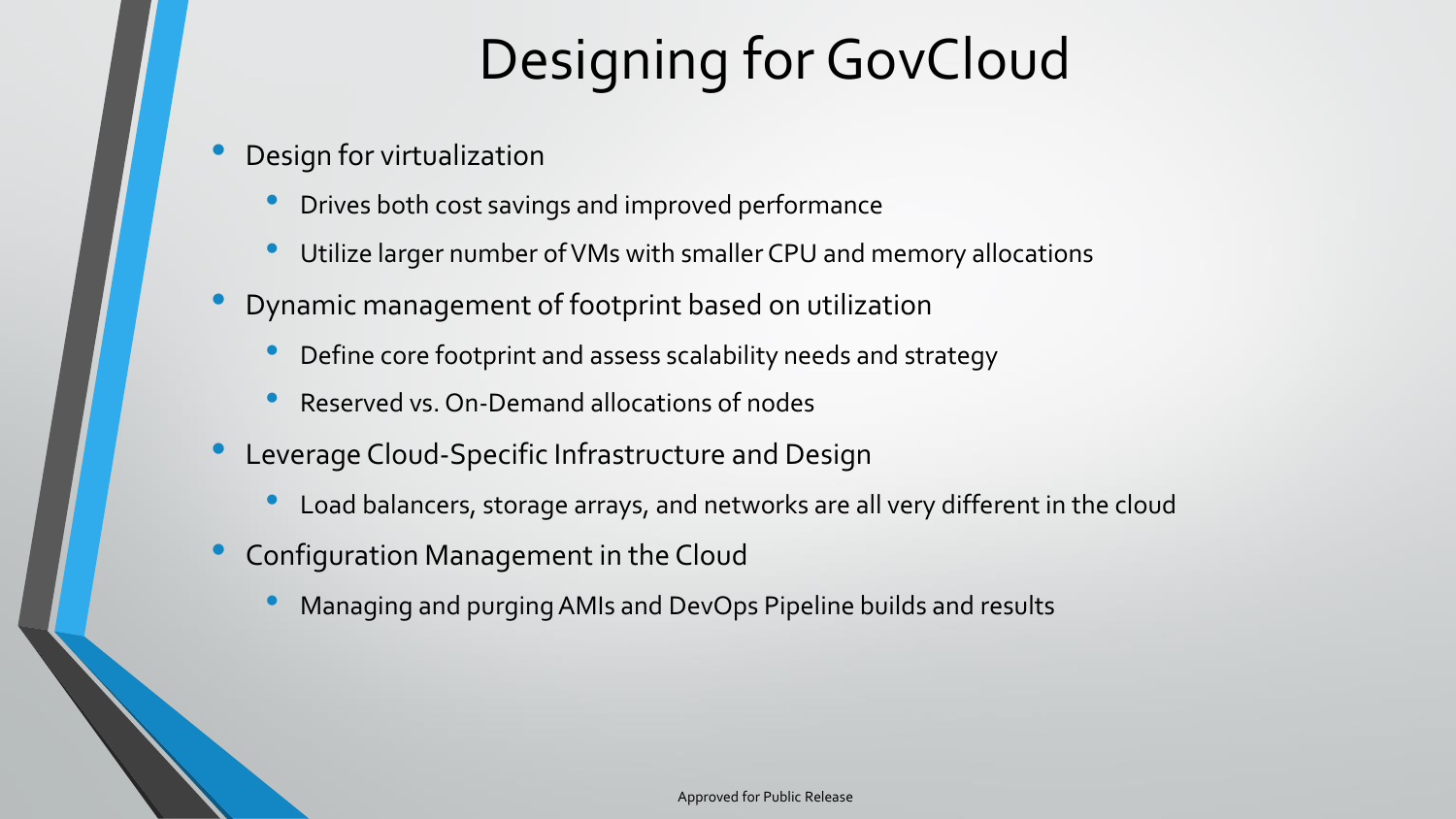# Going from GovCloud back to Data Centers

- AWS simplifies deploys and can push integration challenges downstream
- Things that broke back in the data center:
	- Hardware Driver Operating System compatibility issues
	- Network port bonding configuration
	- Fiber NIC card-switch compatibility
- AWS also abstracts virtualization setup and configuration
	- Virtualization software drives specific scripting and configuration not universally portable
	- VMWare setup and provisioning drove additional develop and integration
	- Can convert VMs to AMIs and back not always easy or fast